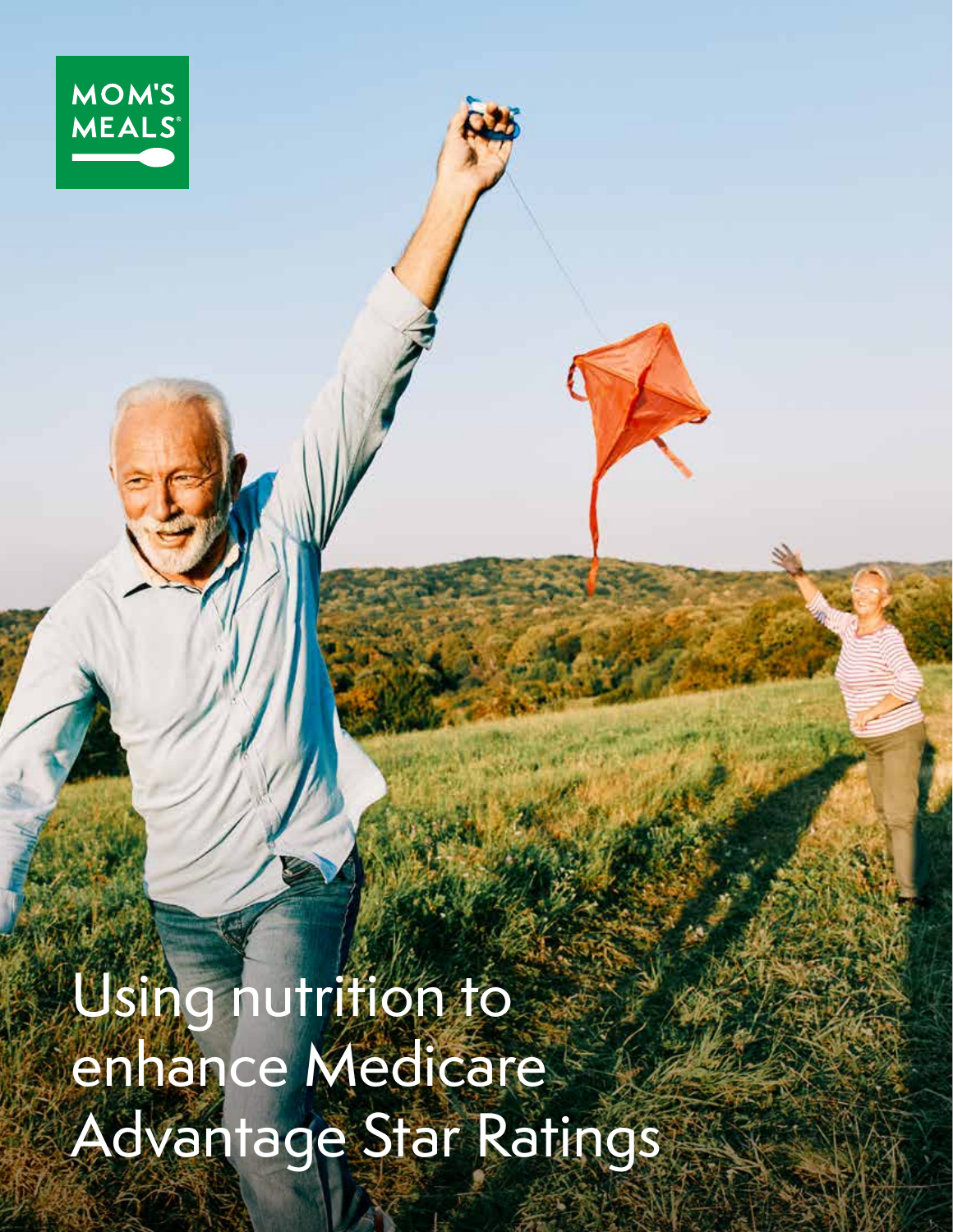#### **INTRODUCTION**

# **Medicare Advantage is a burgeoning market**

In 2021, more than 26 million people are enrolled in a Medicare Advantage (MA) plan, accounting for 42% of the total Medicare population.1 This rate has steadily increased since the early 2000s, with anticipated growth on the horizon. The Congressional Budget Office projects about 51% of all Medicare beneficiaries will be enrolled in MA plans by 2030.<sup>2</sup>

## **The exploding Medicare Advantage market sparks competition for enrollment**

The average Medicare beneficiary in 2021 has access to 33 MA plans, the largest number of options available in the last decade.<sup>3</sup> With an abundance of choices, health plans can compete for members in several ways. An important one is through their quality rating.<sup>4</sup>

In 2007, the Centers for Medicare & Medicaid Services (CMS) established the 5-Star Quality Rating System to measure how well providers and MA plans provide service to members. The main goals are to incentivize insurers to heighten performance and to help patients compare and choose high-quality plans.

#### The rating system is comprised of:

- Performance measures from the Healthcare Effectiveness Data and Information Set (HEDIS)
- Member satisfaction scores (Consumer Assessment of Healthcare Providers and Systems or CAHPS)
- Results of a health outcomes survey (HOS) to its own data

In May 2020, CMS announced key changes to the MA Star Ratings formula for contract year 2021, which impact 2023 Star Rating scores.

The changes put the spotlight and emphasis on CAHPS surveys, which are usually conducted annually each spring. **CAHPS scores** will be quadruple-weighted—meaning they'll represent 32% of the overall Star Rating weighting for contract year 2021.<sup>5</sup>

Essentially, CMS is elevating access to care and patient experience to be equal to outcomes measures.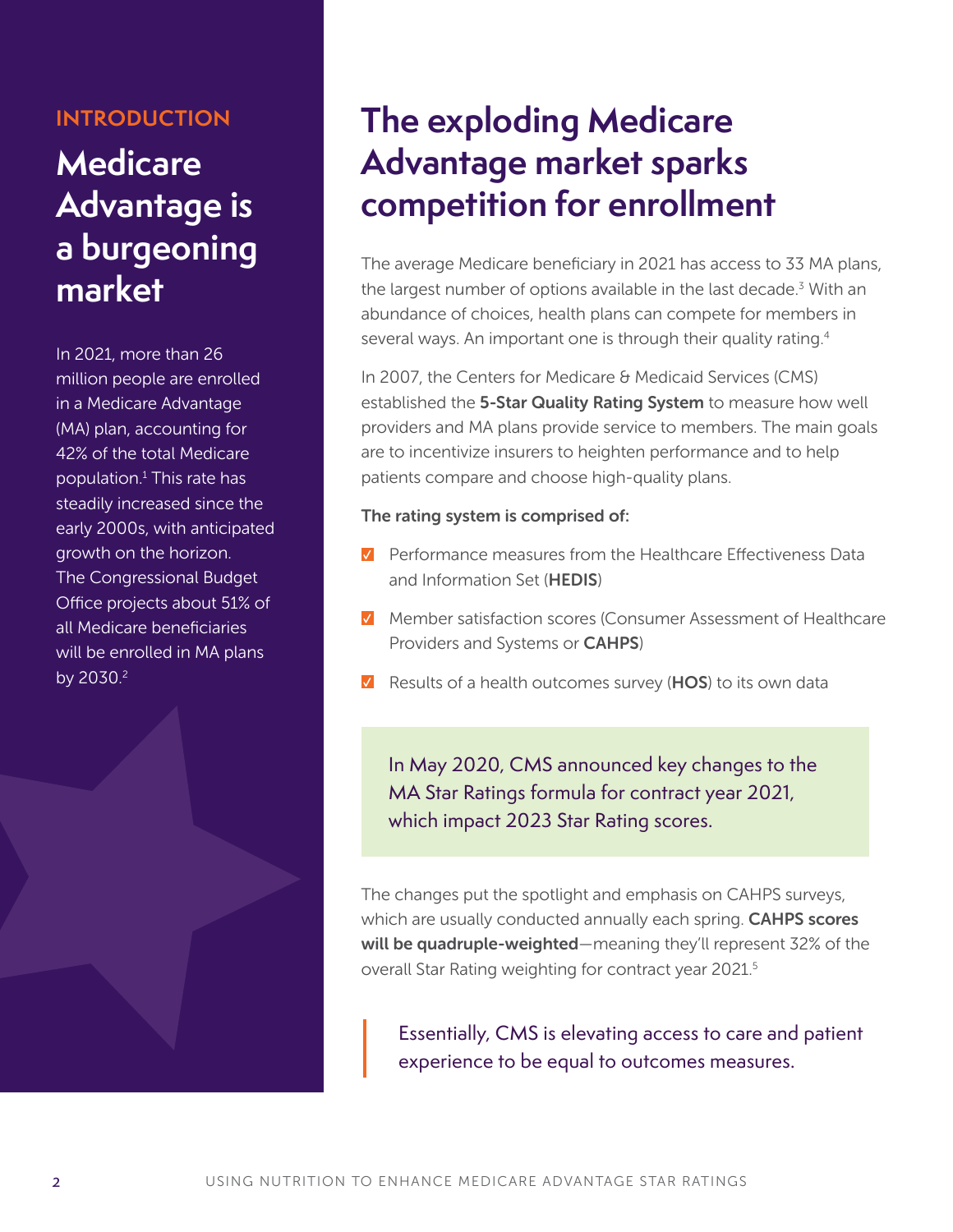#### MA PLANS ARE RANKED ON PERFORMANCE IN 5 CATEGORIES

- 1. Staying healthy: screenings, tests and vaccines
- 2. Managing chronic (long-term) conditions
- 3. Plan responsiveness and care
- 4. Member complaints, problems getting services and choosing to leave the plan
- 5. Health plan customer service

## **There is an opportunity for MA plans to boost patient experience**

Substantial evidence points to a positive association between various aspects of patient experience and important healthcare processes and outcomes. These processes and outcomes include patient adherence to medical advice, better clinical outcomes, improved patient safety practices and lower utilization of unnecessary health care services.<sup>6</sup>

While these are compelling reasons why MA plans should aim to augment patient experience, the real question is not only how to do so, but how to do so cost-effectively. Getting there requires understanding *why* beneficiaries choose certain MA plans over others and *which* benefits are growing in demand.

A recent survey among adult Americans eligible for Medicare or who are already enrolled in an MA plan for 2021 reported this year's enrollment was influenced by several key factors:<sup>7</sup>

- Supplemental Benefits **1**
- Prescription Drug Coverage **2**
- Affordability **3**

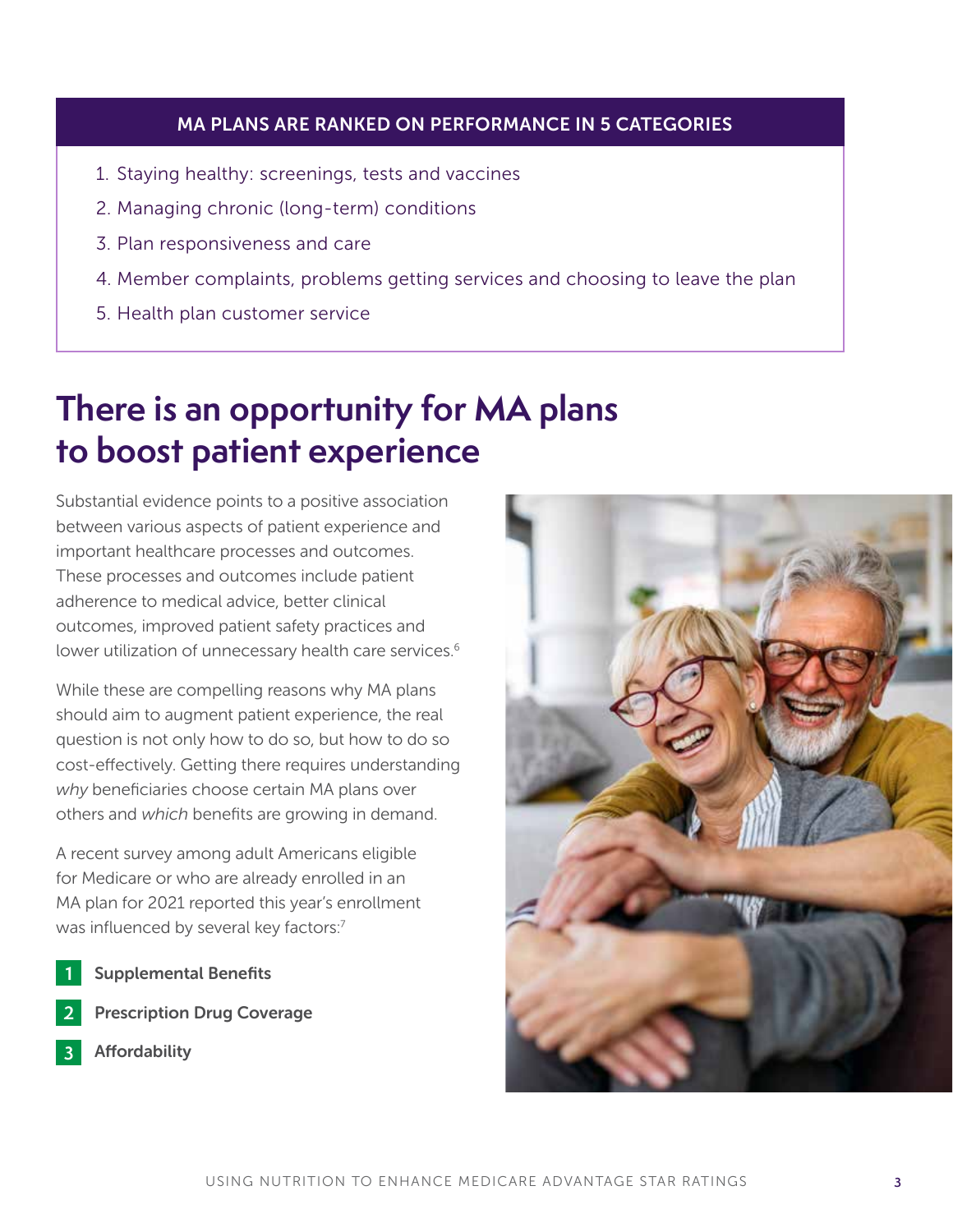# **Special Supplemental Benefits for the Chronically Ill (SSBCI)**

As of 2020, MA plans can offer SSBCI that are not necessarily health-related but have a reasonable expectation of improving or maintaining the health or overall function of enrollees with specific chronic conditions. This builds on the 2019 policy that expanded the definition of health-related supplemental benefits that MA plans could offer to all enrollees.

SSBCI includes items and services like meals (beyond limited basis), food and produce, transportation for non-medical needs, pest control and more.8 For 2021, new benefits could be offered *non-uniformly* meaning they can be targeted and tailored to individual need.

A recent analysis found that in 2021, 942 MA plans offer SSBCI.<sup>9</sup> The most commonly offered benefits include:

| <b>Benefit</b>                       | # Plans Offering Benefit |  |
|--------------------------------------|--------------------------|--|
| <b>Meals (Beyond Limited Basis)</b>  | 387                      |  |
| Food & Produce                       | 347                      |  |
| Pest Control                         | 208                      |  |
| Transportation for Non-Medical Needs | 177                      |  |



# SENIORS WITH ONE



of all non-dual eligible than those with none. CHRONIC CONDITIONS.

\*Based on CMS' publicly available 2018 data sets.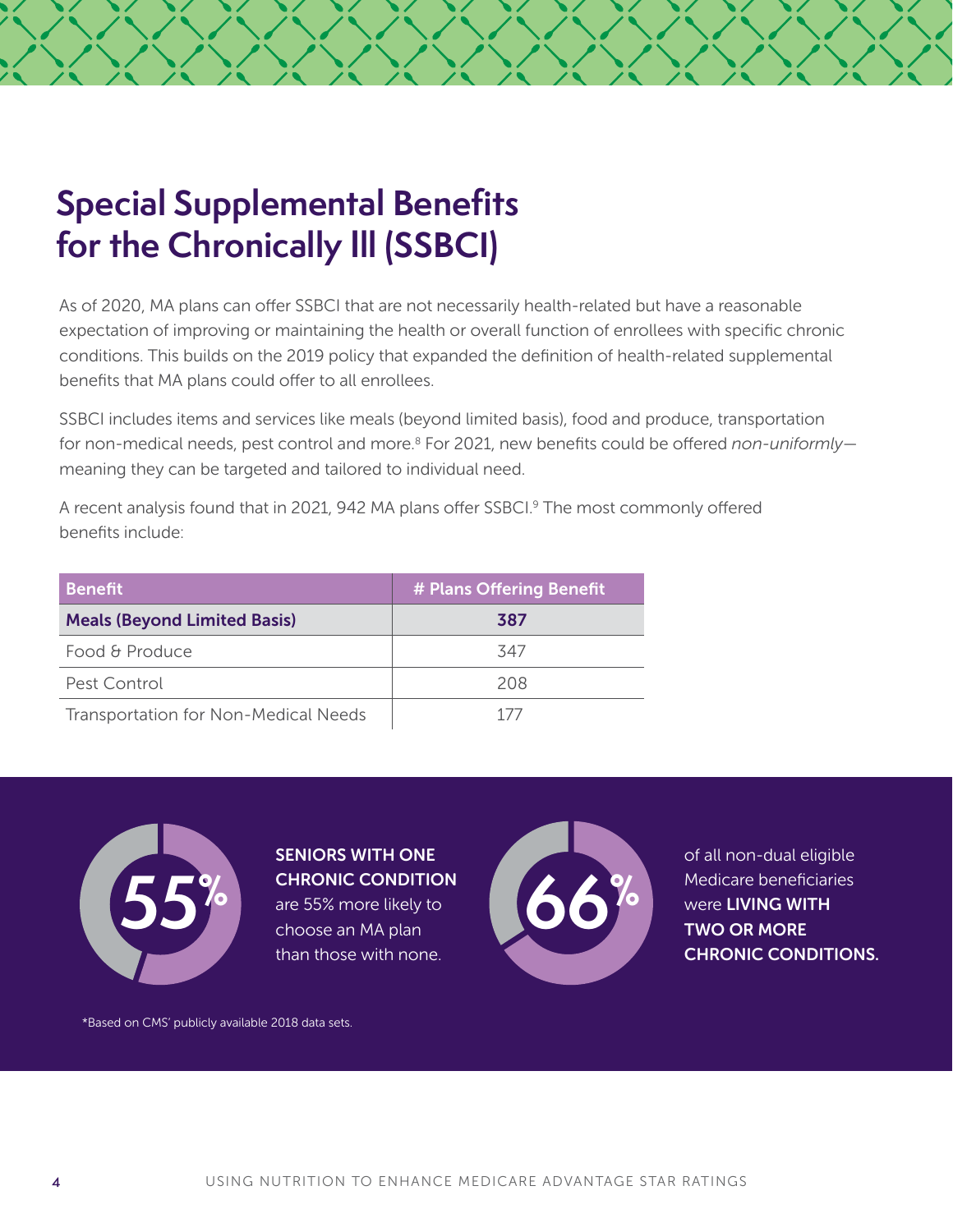## **Supplemental benefts like meals are crucial for meeting the needs of individuals who are food insecure**

Food insecurity—one of the social determinants of health (SDOH)—is defined as a lack of consistent access to enough food for an active, healthy lifestyle.

In 2019, 35.2 million people (1 in 9) lived in food-insecure households. In 2021, 42 million people (1 in 8) may experience food insecurity, representing a 17% increase.<sup>10</sup>

Feeding America reports that many individuals who have been most impacted by the pandemic were food insecure or at risk of food insecurity before COVID-19 and are facing greater hardship since COVID-19.

Food insecurity…

• … has one of the most extensive impacts on the overall health of individuals.

People who are food insecure are disproportionally affected by chronic diseases, which exacerbates adverse effects on overall health and [wellbeing.](https://wellbeing.11)<sup>11</sup>

- … is associated with greater use of health care services. Adults in food-insecure households are about 50% more likely to visit an emergency room, be admitted to a hospital, and stay hospitalized longer than adults in food-secure households.<sup>12</sup>
- … is linked with higher healthcare spending. After controlling for characteristics expected to affect food security and spending on health care, a study found that people in food-insecure households spend roughly 45% more on medical costs in a year (\$6,100) than people in food-secure households ([\\$4,200\).](https://4,200).13)<sup>13</sup>

#### UNMET SOCIAL NEEDS = HIGHER HEALTHCARE **UTILIZATION**

*An unmet social need is defined as the lack of a basic resource, such as food, safe housing or transportation.* 

*Findings from McKinsey's 2019 Consumer Health Insights and Consumer Social Determinants of Health surveys identified a link between healthcare services utilization and social needs.* 

Respondents with higher inpatient or emergency room (ER) utilization were 20-50% more likely to report difficulty in accessing food.

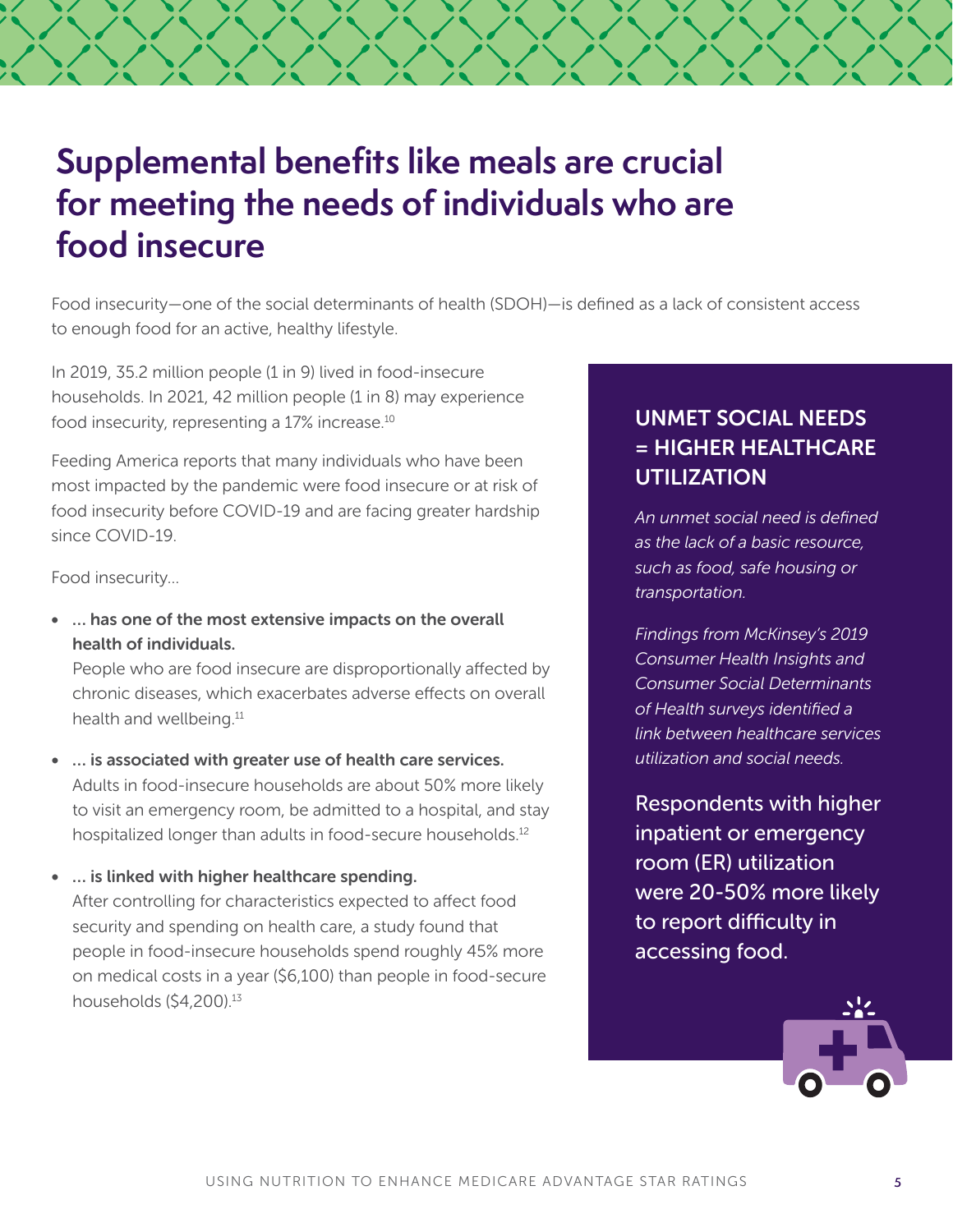**The percentage of people enrolled in**  health plans offering a home-delivered meals benefit has significantly increased **by 20%—from 2020 to 2021.** 

 $\mathbf{I}$ 

6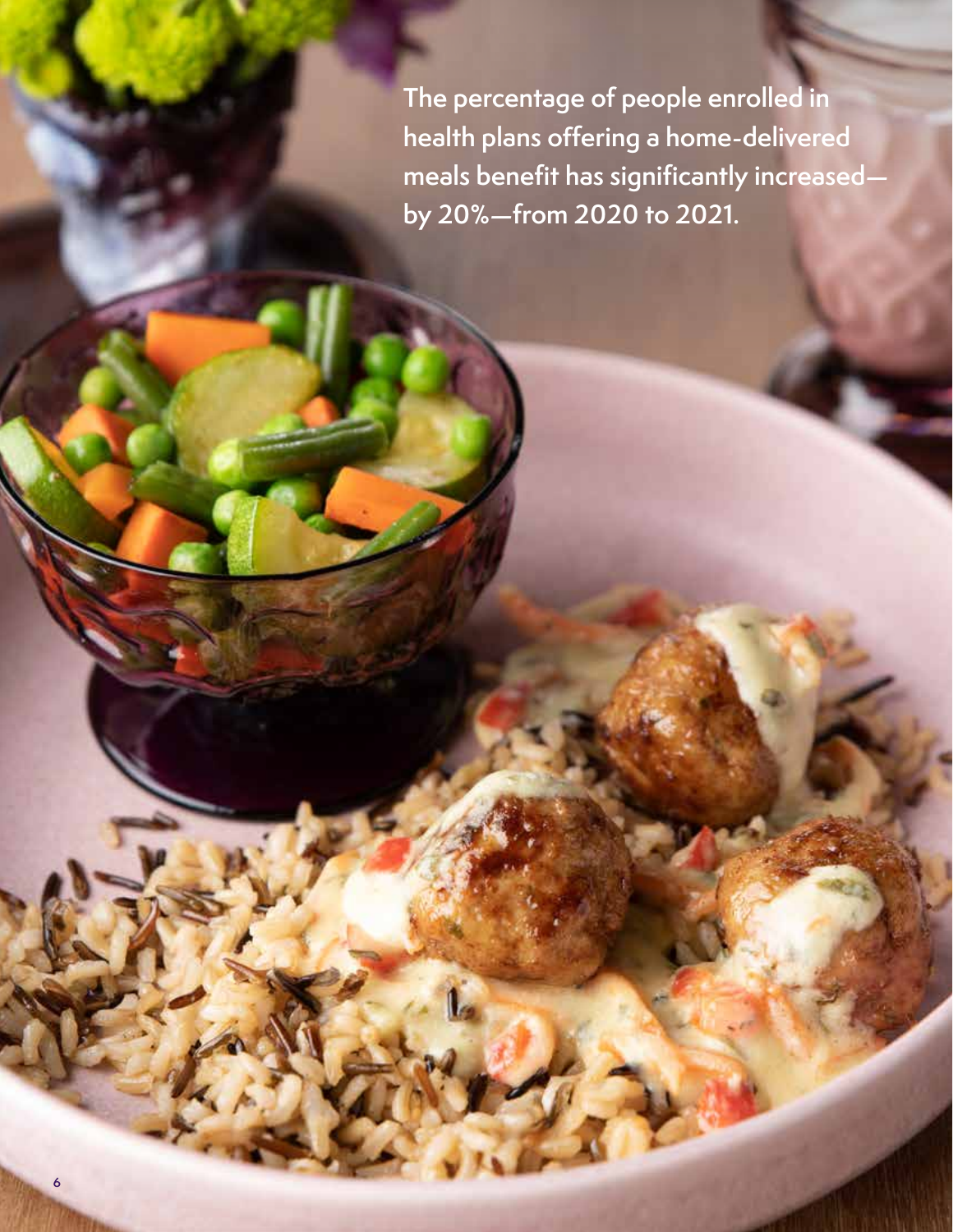# The upside of a meals benefit in **Medicare Advantage plans**

Research shows a definitive upward trend in the number of MA plans offering supplemental benefits and the number of individuals enrolling in them. With the rise in food insecurity and SDOH taking center stage, this trend will likely continue.

#### Meals benefts are gaining in prevalence

In a recent analysis of supplemental benefit prevalence in MA plans, data from CMS shows the percentage of people enrolled in health plans offering a home-delivered meals benefit has significantly increased—by 20%—from 2020 to 2021.<sup>14</sup>



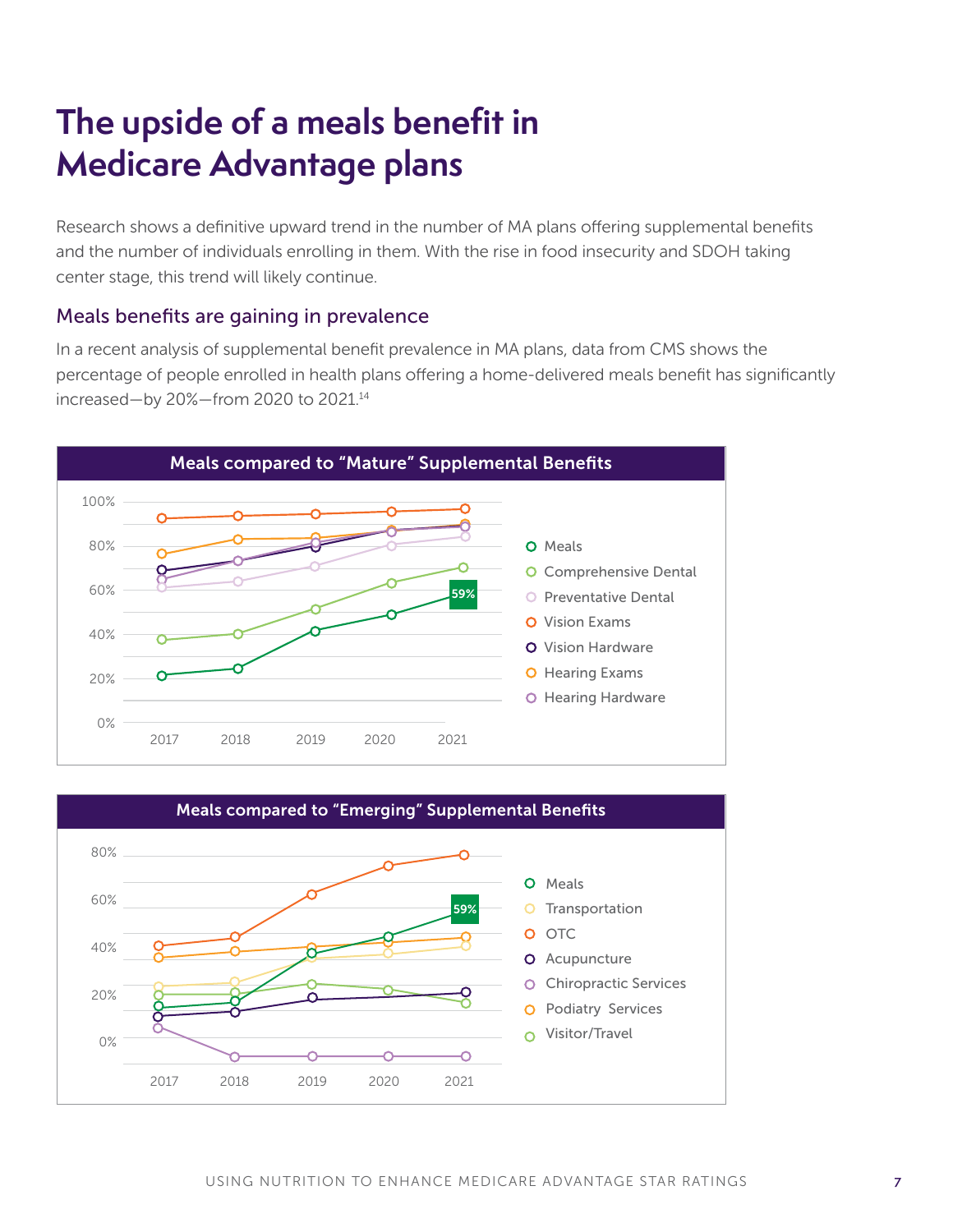The number of MA plans offering SSBCI is growing, although only two years of data for this new benefit type are currently available.



# **Customer experience**

Mom's Meals® surveyed MA customers with at least one chronic condition to assess their attitudes and opinions about home-delivered meals as a health plan benefit:



enjoy eating healthy meals more than any other healthcare-



related activity . . . . . . . . . . . . . . . . . .

want to receive home-delivered meals as a paid benefit from their health insurance plan



feel home-delivered meals are more important during/ since COVID-19

#### HEALTH-RELATED ACTIVITIES MEMBERS ENJOY, 2020



Source: Mom's Meals proprietary research in partnership with The JAY Group. August 2020. IVR telephone survey via outbound calls to Medicare and Medicaid patients; Total responders: Medicare = 1,378/Medicaid = 969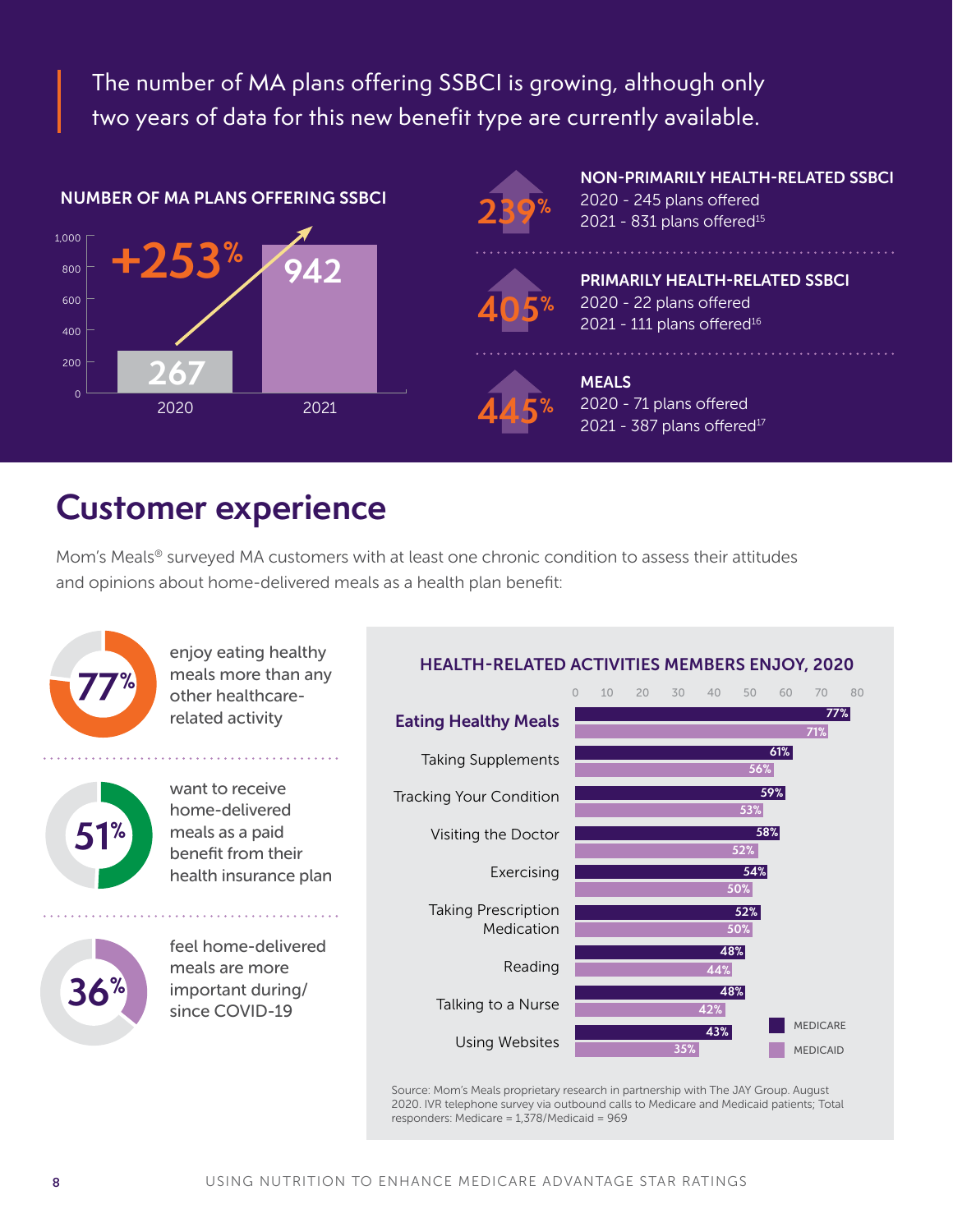**When meals were added to a community-based care transition program, there was a 16% improvement in 30-day readmissions over a care transition program [alone.20](https://alone.20)** 

USING NUTRITION TO ENHANCE MEDICARE ADVANTAGE STAR RATINGS.

9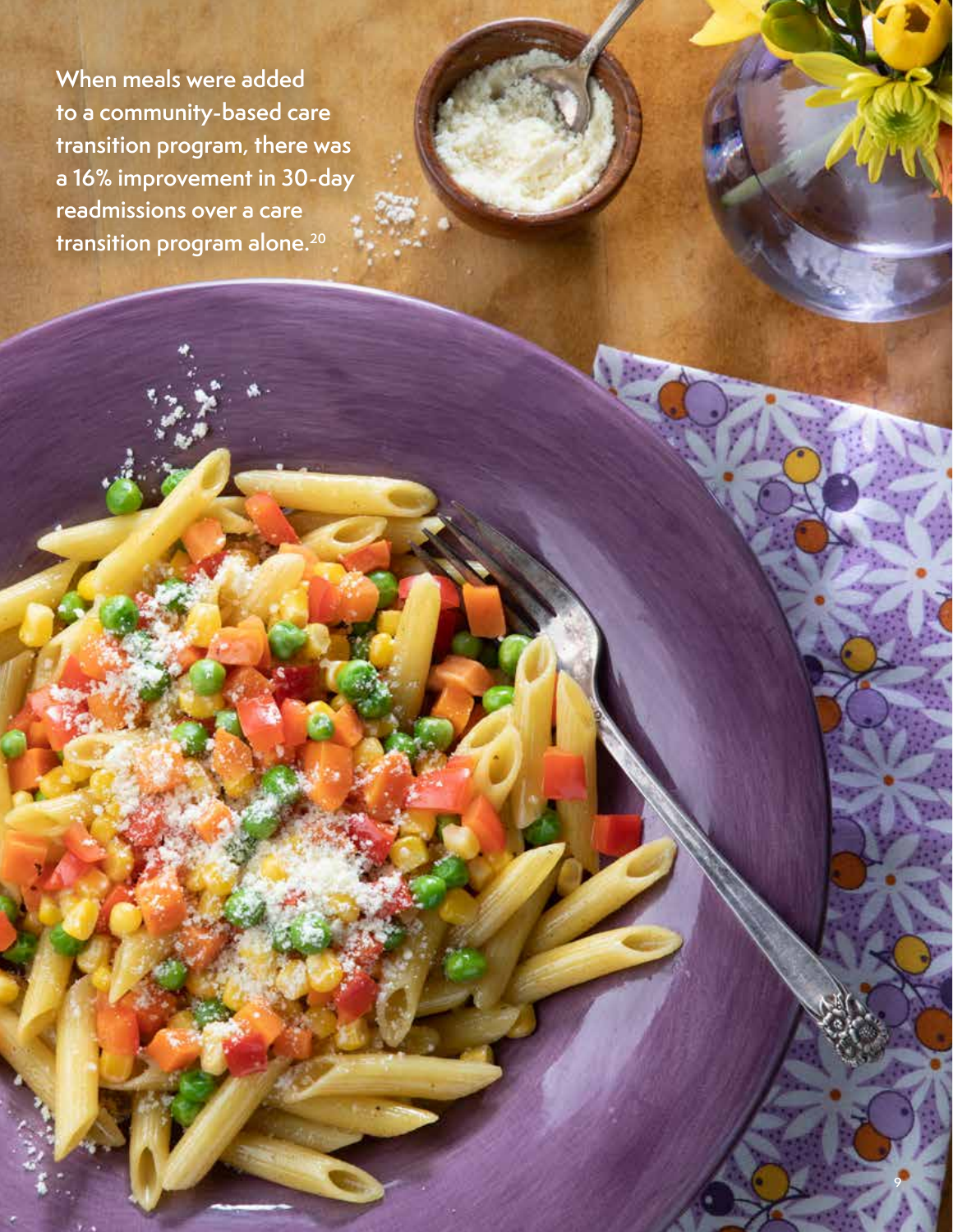### **How home-delivered meals can impact Star Ratings**

Incorporating a meals benefit into an MA plan can positively impact Star Ratings. For example, condition-appropriate, homedelivered meals can help people with diabetes keep their blood sugar controlled—an important quality metric in Star Ratings as a triple-weighted measure.<sup>18</sup> When someone is well-nourished, their risk of falling decreases, and their physical health improves—other important quality measures.

Research shows that people with chronic conditions who receive home-delivered meals experience fewer hospitalizations, and when hospitalized, their length of stay is significantly shorter.<sup>19</sup>

**+** 

In 2020, more than threequarters (78%) of MA enrollees were in plans with quality ratings of 4 or more stars—representing a 72% increase from 2019.

A study of MA members in a community-based care transition program that included home-delivered meals showed a 38% improvement in 30-day readmissions over no post-discharge support. When meals were added to the program, there was a 16% improvement in 30-day readmissions over a care transition program alone.<sup>20</sup>

In addition to potentially impacting quality measures related to clinical care, a home-delivered meals program can also improve the perception and rating of a health plan by members participating in the CAHPS survey. Satisfaction measures and health plan net promoter scores (NPS) are high among MA members who have received home-delivered meals. This is critical, as CAHPS scores will become even more important with a quadruple rating in the future. A home-delivered meals program can give your health plan a quality boost and contribute to Stars Ratings improvement.

| <b>Star Weight</b>                                                                 | 2021 Part C & D Star Ratings - Medicare                              | <b>Source</b>       |
|------------------------------------------------------------------------------------|----------------------------------------------------------------------|---------------------|
|                                                                                    | Reducing the Risk of Falling                                         | <b>HEDIS/HOS</b>    |
| $\overline{2}$<br>Will be Quadruple-Weighted in 2023                               | Rating of Health Plan                                                | <b>CAHPS</b>        |
| 3<br>Will be Display Measure in 2022 and 2023<br>because of COVID-related validity | Improving or Maintaining Physical Health                             | <b>HOS</b>          |
| 3                                                                                  | Diabetes Care - Blood Sugar Controlled                               | <b>HFDIS</b>        |
| 5                                                                                  | Health Plan Quality Improvement                                      | <b>Star Ratings</b> |
| <b>Display Measure</b>                                                             | Hospitalizations for Potentially<br><b>Preventable Complications</b> | <b>HFDIS</b>        |
| Display Measure                                                                    | Plan All-Cause Readmissions                                          | <b>HEDIS</b>        |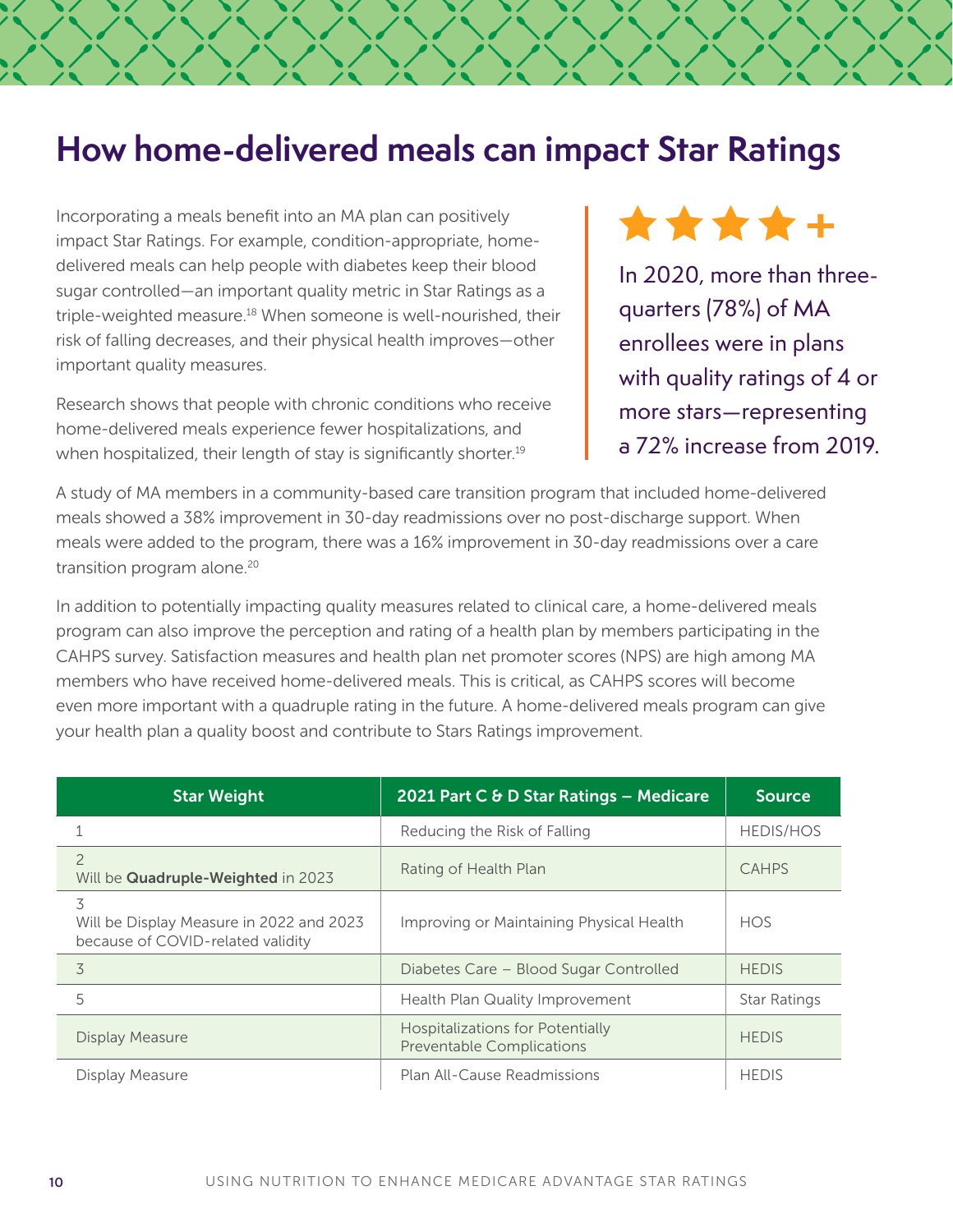# **Offering a home-delivered meals program: options for Medicare Advantage plans**

MA plans have several paths when it comes to incorporating a home-delivered meals program. These include:

**1** 

Supplemental (primarily healthrelated) benefit

- SSBCI (non-primarily health related) **2**
- Value-based insurance design **3**
- Quality improvement program **4**

#### Quality Improvement Program (QIP)

CMS requires all MA organizations (MAOs) to have a QIP, with the primary goal being to effect sustained improvement in patient health outcomes. Each program must include:

- Chronic care improvement program (CCIP) The statutory and regulatory intent of the CCIPs includes the promotion of effective chronic disease management and the improvement of care and health outcomes for enrollees with chronic conditions. CMS recommends MAOs conduct CCIPs over a three-year period.
- Health information system to collect, analyze and report Medicare Parts C & D quality performance data, including HEDIS, HOS and CAHPS data.

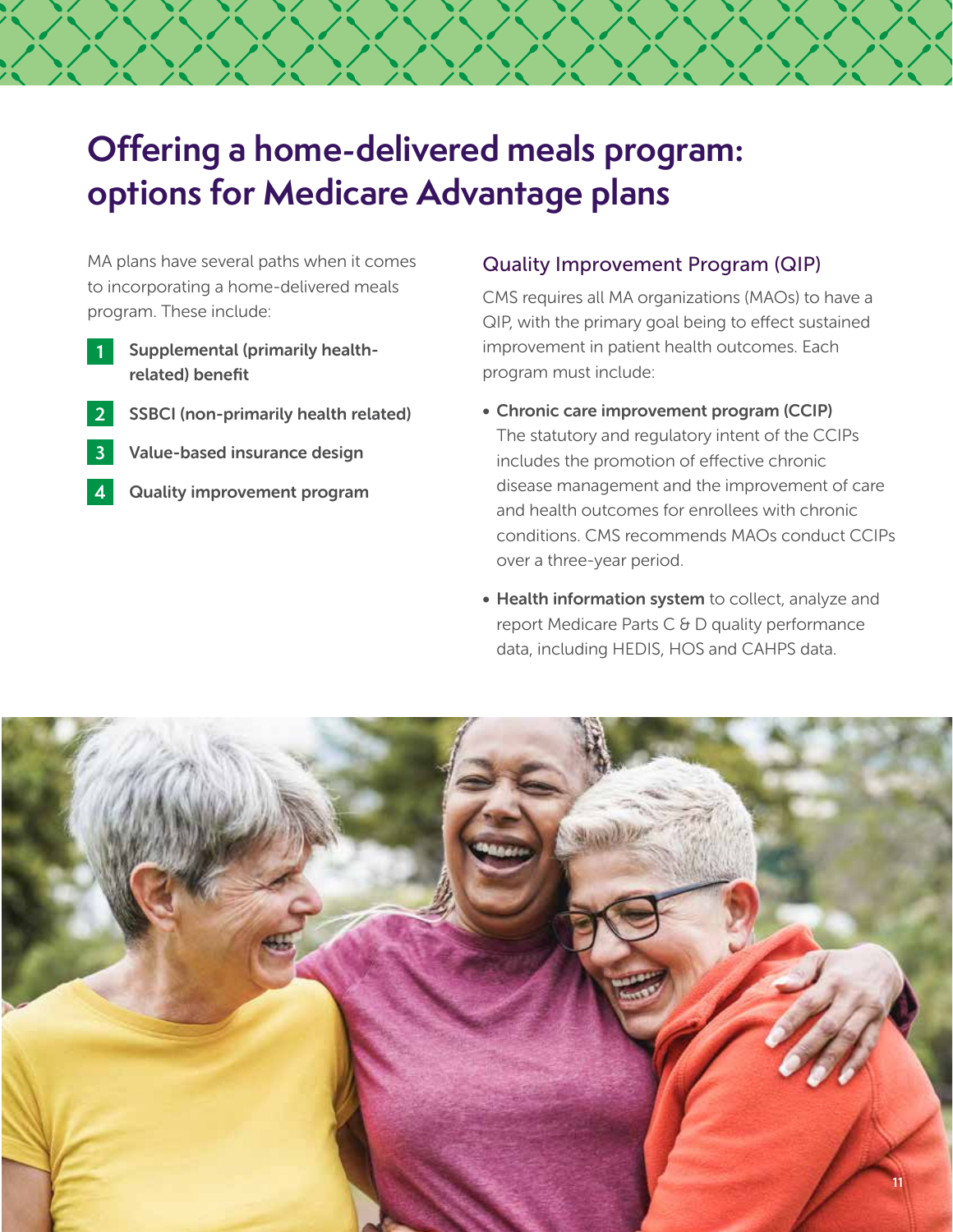By kicking off a home-delivered meals (HDM) **program in the frst quarter of the program year, MA plans can ensure members with**  chronic conditions benefit from good nutrition **throughout a full 12-month period.**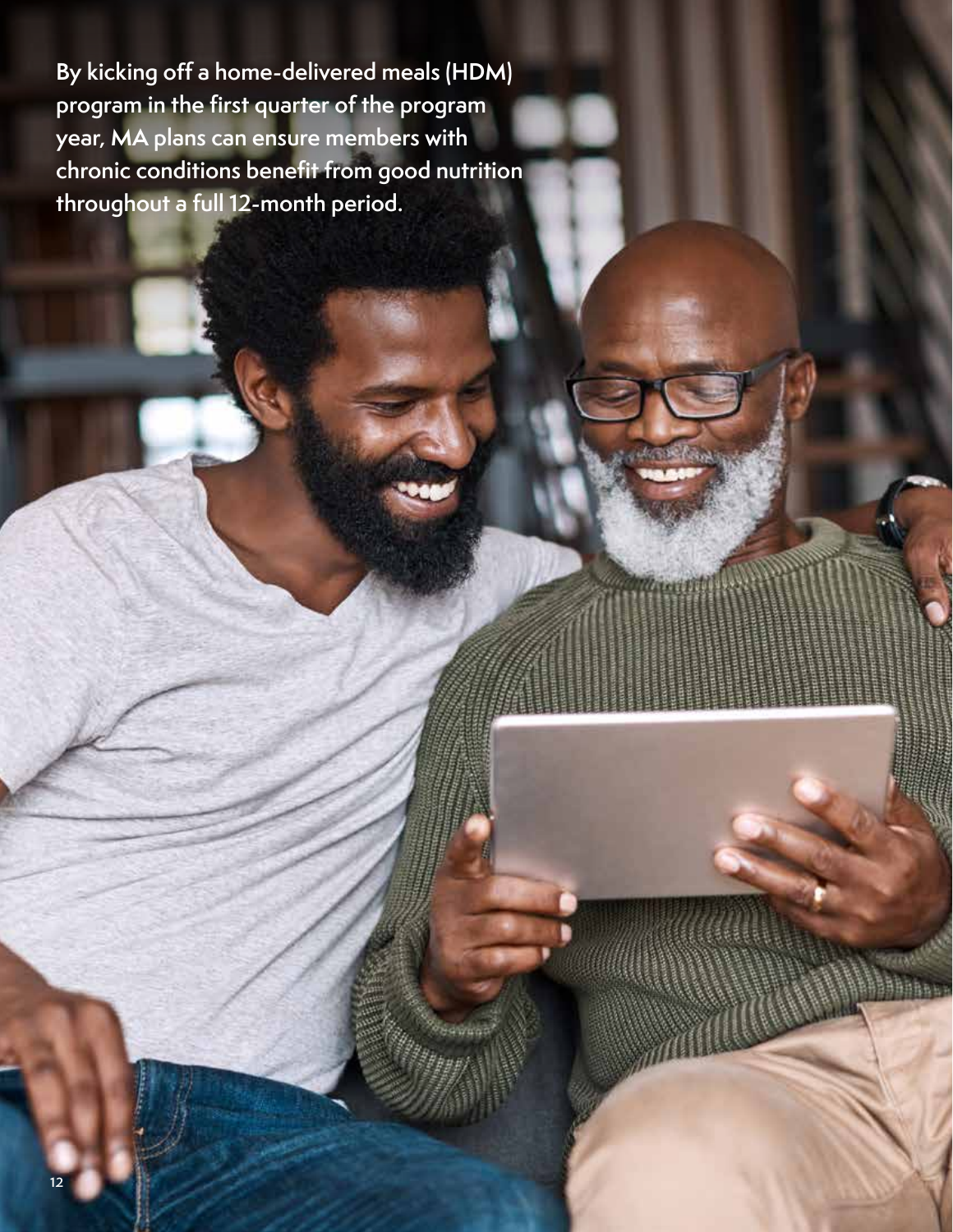### **Maximizing stars with a start-of-year program launch?**

By kicking off a home-delivered meals (HDM) program in the first quarter of the program year, MA plans can ensure members with chronic conditions benefit from good nutrition throughout a full 12-month period and prior to CMS surveys, which are usually conducted annually each spring.

The Q1 launch timeframe allows MA plans not only to help drive positive health outcomes for members, but also to build relationships with enrollees—through outreach efforts—to heighten their patient experience. For example, MA plans can communicate directly with members at several points during the year to solicit feedback on their home-delivered meals benefit and correct any issues in advance of the CMS survey.

The timeline shown here is intended to help MA plans set a home-delivered meals program in motion as well as build enrollment through the year.



#### IDENTIFY CHRONICALLY ILL MEMBERS FOR HDM BENEFIT

with chronic conditions throughout the year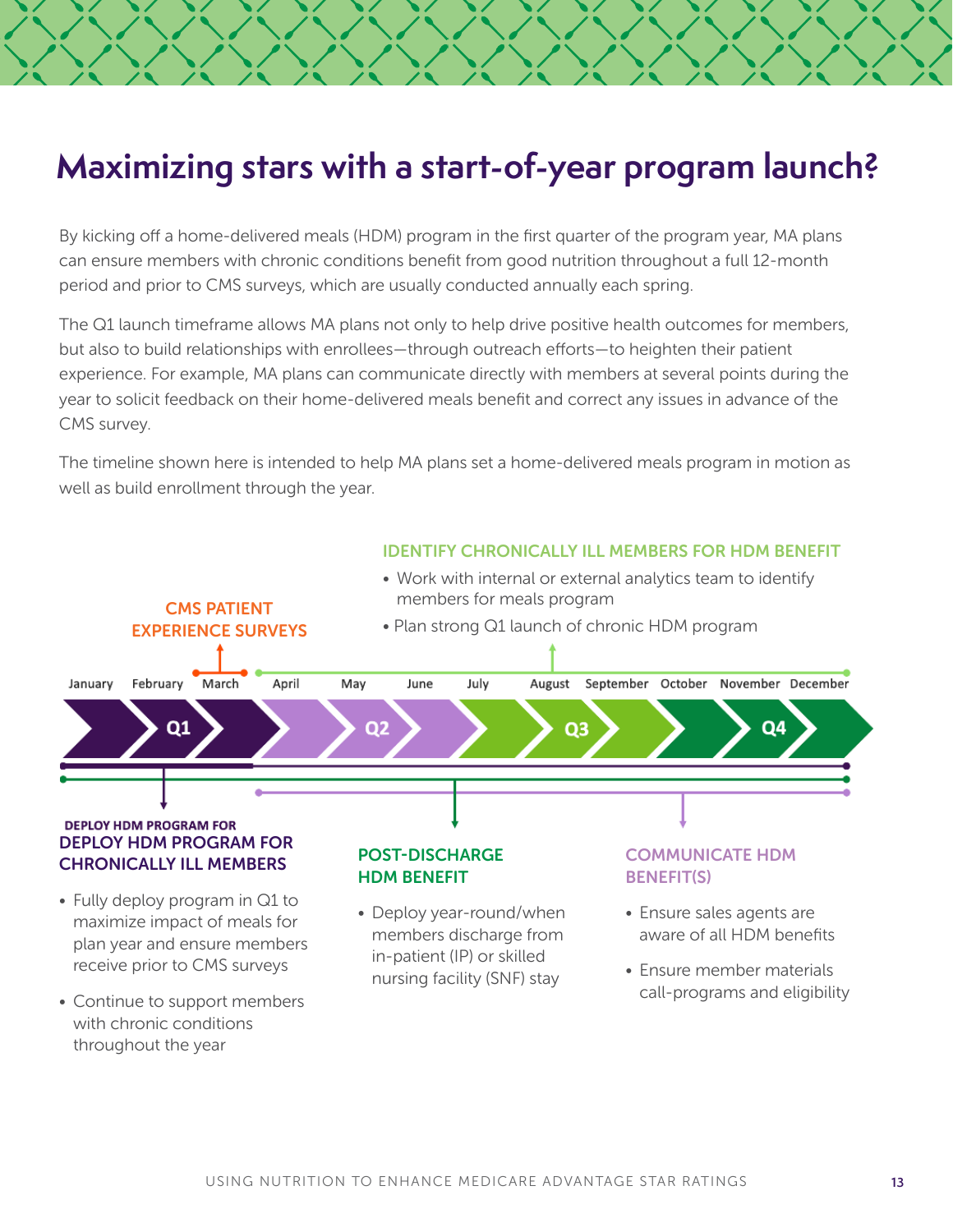# **Conclusion**

Supplemental benefits like home-delivered meals have taken off in recent years. Just as the number of Medicare Advantage (MA) plans incorporating supplemental benefits has grown, so too has the number of individuals enrolling in them.

In 2007, the Centers for Medicare and Medicaid Services (CMS) introduced its 5-Star Quality Rating System with a two-fold goal: firstly, to incentivize insurers to heighten performance, and secondly, to provide a useful tool for patients to compare and ultimately select a high-quality plan that meets their needs.

For contract year 2021, CMS announced key changes to the MA Star Ratings formula that impact 2023 Star Rating scores. Member satisfaction scores, best known in the industry as CAHPS scores, will be quadruplerated—meaning they'll represent 32% of the overall Star Rating weighting for contract year 2021.

In today's highly competitive MA market, plans have become hyper-focused in boosting patient experience as a means to a 5-Star Rating and, thus, heightened enrollment. In 2020, 78% of enrollees were in plans with quality ratings of 4 or more stars. The potential for increasing enrollment is significant.

Based on strong evidence, one supplemental benefit that has been gaining in popularity is the meals benefit. Home-delivered meals have grown in prevalence by 20% from 2020 to 2021. In 2021, 59% of MA members are enrolled in a plan that offers meals.

Supplemental benefits like meals are crucial for meeting the needs of individuals who are struggling to manage a chronic health condition and who may be facing food insecurity. Research shows homedelivered meals bring value to beneficiaries—providing essential nutrition to vulnerable populations.

For MA plans, a condition-appropriate, homedelivered meals program can be a low-cost, lowrisk health intervention that improves both health outcomes and quality measures.

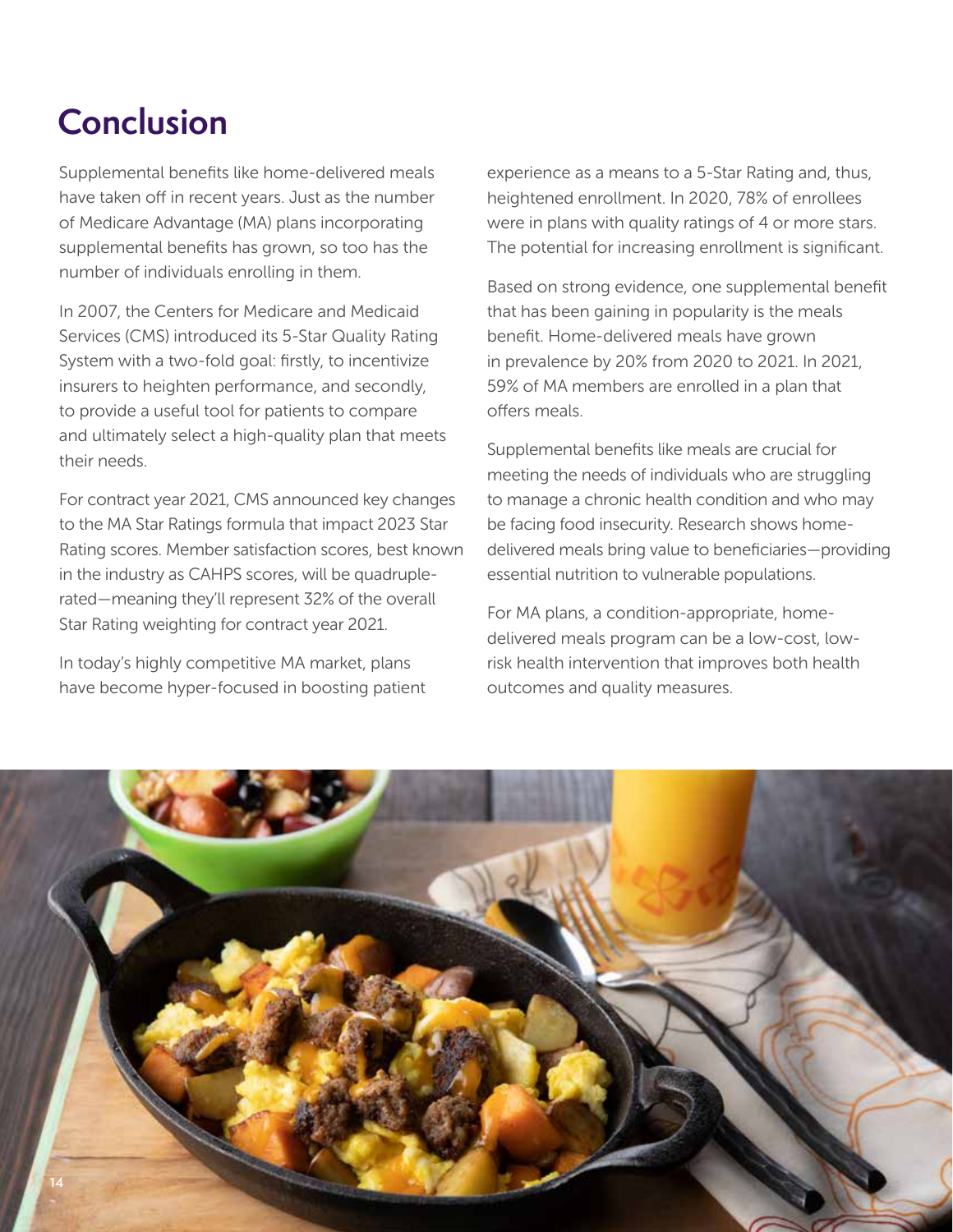### **Sources**

- 1 <https://www.kff.org/medicare/issue-brief/medicare-advantage-in-2021-enrollment-update-and-key-trends>/
- <sup>2</sup> [https://www.kff.org/medicare/issue-brief/a-dozen-facts-about-medicare-advantage-in-2020/](https://www.kff.org/medicare/issue-brief/a-dozen-facts-about-medicare-advantage-in-2020)
- $3$  <https://www.kff.org/medicare/issue-brief/medicare-advantage-2021-spotlight-first-look>/
- <sup>4</sup><https://www.kff.org/medicare/issue-brief/medicare-advantage-2021-spotlight-first-look>/
- $^{\rm 5}$  <https://www.federalregister.gov/documents/2020/06/02/2020-11342/medicare-program-contract-year>  $^{\rm 5}$ 2021-policy-and-technical-changes-to-the-medicare-advantage-program
- <sup>6</sup> <https://www.ahrq.gov/cahps/about-cahps/patient-experience/index.html>
- <sup>7</sup><https://www.ajmc.com/view/more-americans-choosing-medicare-advantage-plans-amid-pandemic>
- <sup>8</sup> [https://www.cms.gov/Medicare/Health-Plans/HealthPlansGenInfo/Downloads/Supplemental\\_Benefits\\_](https://www.cms.gov/Medicare/Health-Plans/HealthPlansGenInfo/Downloads/Supplemental_Benefits) Chronically\_Ill\_HPMS\_042419.pdf
- 9 [https://atiadvisory.com/wp-content/uploads/2021/01/ATI-Advisory-Data-Insight\\_Special-Supplemental](https://atiadvisory.com/wp-content/uploads/2021/01/ATI-Advisory-Data-Insight_Special-Supplemental)-Benefits-for-the-Chronically-Ill-in-Plan-Year-2021.pdf

10 https://www.feedingamerica.org/sites/default/files/2021-03/National%20Projections%20Brief\_3.9.2021\_0.pdf

<sup>11</sup> <https://www.feedingamerica.org/hunger-in-america/impact-of-hunger>

<sup>12</sup>https://www.cbpp.org/blog/food-insecure-households-likelier-to-have-chronic-diseases-higher-health-costs

- <sup>13</sup>[https://www.cbpp.org/blog/food-insecure-households-likelier-to-have-chronic-diseases-higher-health-costs](https://13https://www.cbpp.org/blog/food-insecure-households-likelier-to-have-chronic-diseases-higher-health-costs)
- <sup>14</sup>https://www.milliman.com/-/media/milliman/pdfs/2021-articles/1-26-21-analysis-supplemental-benefitprevalence-medicare-advantage-plans.ashx
- <sup>15</sup>https://atiadvisory.com/wp-content/uploads/2021/01/ATI-Advisory-Data-Insight\_Special-Supplemental-Benefits-for-the-Chronically-Ill-in-Plan-Year-2021.pdf
- <sup>16</sup>https://atiadvisory.com/wp-content/uploads/2021/01/ATI-Advisory-Data-Insight\_Special-Supplemental-Benefits-for-the-Chronically-Ill-in-Plan-Year-2021.pdf
- https://atiadvisory.com/wp-content/uploads/2021/01/ATI-Advisory-Data-Insight\_Special-Supplemental-17 Benefits-for-the-Chronically-Ill-in-Plan-Year-2021.pdf
- $\rm ^{18}$ Kaiser MJ, Bauer JM, et al. Frequency of malnutrition in older adults: a multinational perspective using the mini nutritional assessment. Journal of the American Geriatrics Society. 2010; 58(9):1734-1738.
- $\rm{^{19}Journal}$  of Primary Care and community Health 4(4) 311-317; "Examining Health Care Costs Among MANNA Clients and a Comparison Group; J Gurvey,et al.; 9/9/13. MANNA 65 clients at acute nutritional risk and battling life-threatening illness, receiving 21 meals per week vs control.
- $^{20}$ Martin SL, Connelly N, Parsons C, Blackstone K. Simply Delivered Meals: A Tale of Collaboration AMJC. 2018; www.ajmc.com/journals/issue/2018/2018-vol24-n6/simply-delivered-meals-a-tale-of-collaboration 24.